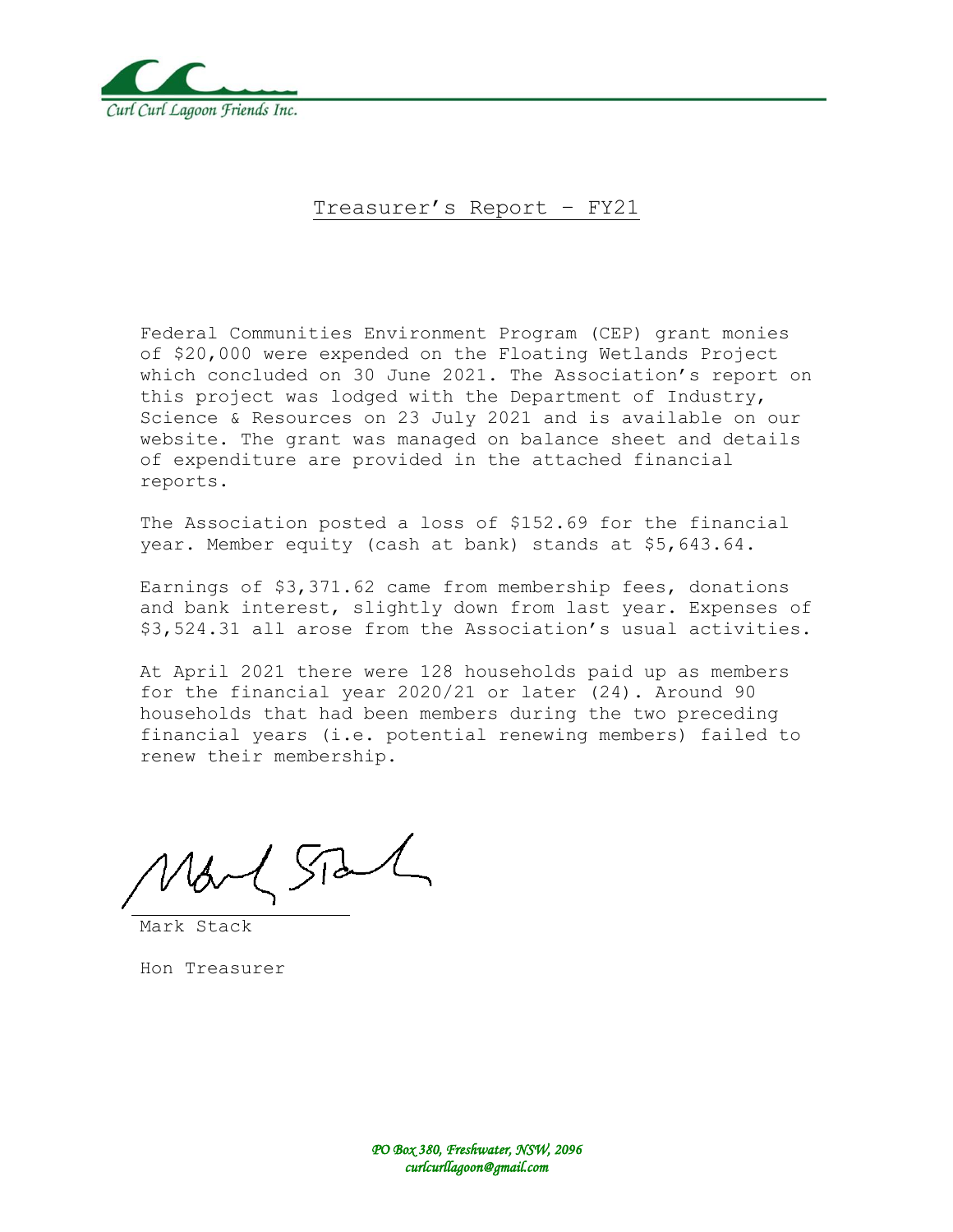# Balance Sheet [Last Year Analysis]

#### June 2021

|                                  | <b>This Year</b> | <b>Last Year</b> | \$ Difference | % Difference |
|----------------------------------|------------------|------------------|---------------|--------------|
| Assets                           |                  |                  |               |              |
| <b>Current Assets</b>            |                  |                  |               |              |
| Cash On Hand                     |                  |                  |               |              |
| Westpac #1 A/c                   | \$3,040.25       | \$18,965.42      | (\$15,925.17) | $(84.0\%)$   |
| PayPal                           | \$2,920.90       | \$502.94         | \$2,417.96    | 480.8%       |
| Cash Box                         | \$528.00         | \$308.00         | \$220.00      | 71.4%        |
| Total Cash On Hand               | \$6,489.15       | \$19,776.36      | (\$13,287.21) | (67.2%)      |
| <b>Total Current Assets</b>      | \$6,489.15       | \$19,776.36      | (\$13,287.21) | (67.2%)      |
| <b>Total Assets</b>              | \$6,489.15       | \$19,776.36      | (\$13,287.21) | (67.2%)      |
| Liabilities                      |                  |                  |               |              |
| <b>Current Liabilities</b>       |                  |                  |               |              |
| <b>Grant Funds</b>               |                  |                  |               |              |
| <b>Floating Wetlands</b>         | \$845.51         | \$13,980.03      | (\$13,134.52) | $(94.0\%)$   |
| <b>Total Current Liabilities</b> | \$845.51         | \$13,980.03      | (\$13,134.52) | (94.0%)      |
| <b>Total Liabilities</b>         | \$845.51         | \$13,980.03      | (\$13,134.52) | (94.0%)      |
| Net Assets                       | \$5,643.64       | \$5,796.33       | (\$152.69)    | $(2.6\%)$    |
| Equity                           |                  |                  |               |              |
| <b>Retained Earnings</b>         | \$586.16         | \$521.43         | \$64.73       | 12.4%        |
| <b>Current Year Earnings</b>     | (\$152.69)       | \$64.73          | (\$217.42)    | (335.9%)     |
| <b>Historical Balancing</b>      | \$5,210.17       | \$5,210.17       | \$0.00        | $0.0\%$      |
| Total Equity                     | \$5,643.64       | \$5,796.33       | (\$152.69)    | $(2.6\%)$    |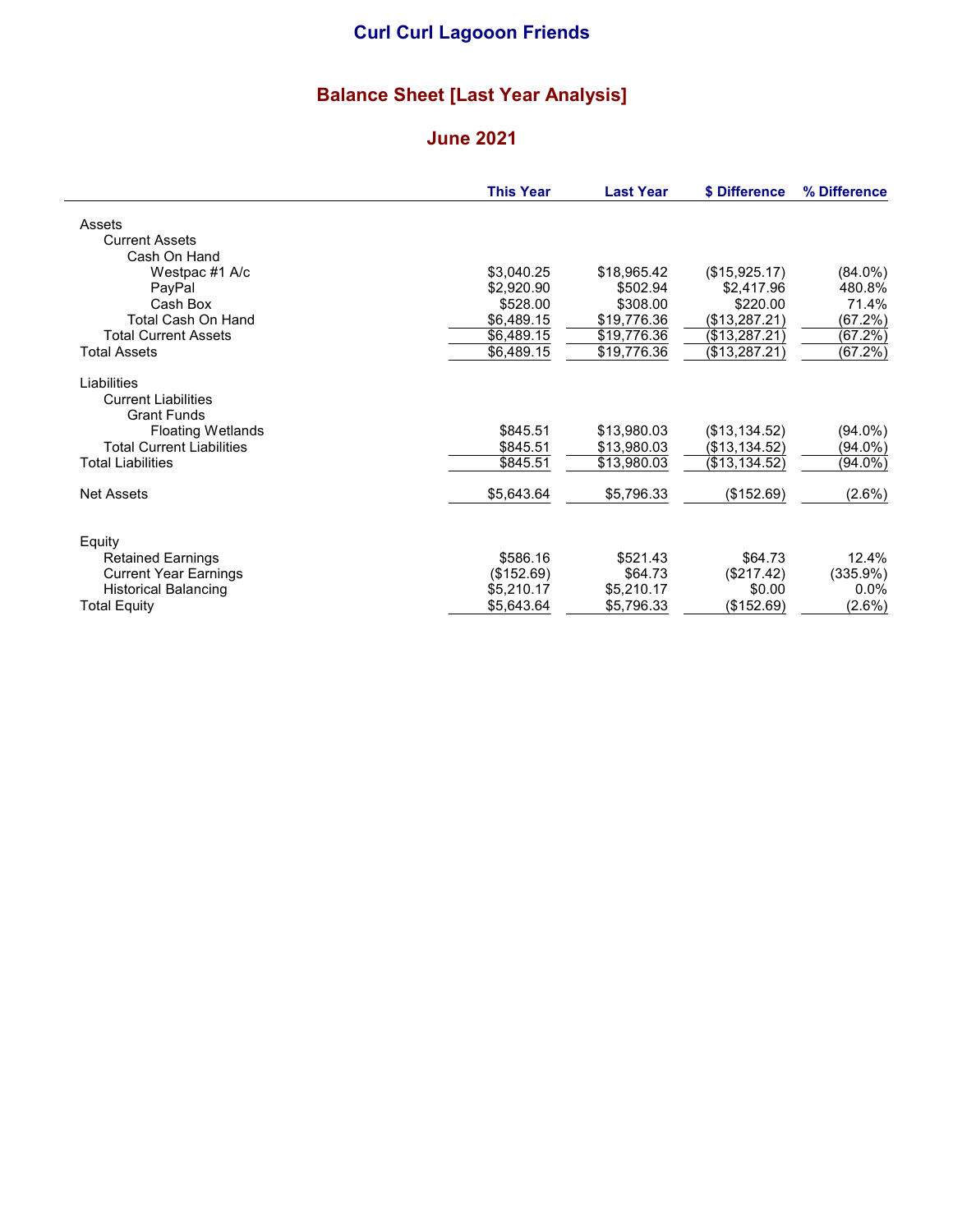### Profit & Loss [Last Year Analysis]

# July 2020 through June 2021

|                                    | <b>This Year</b> | <b>Last Year</b> | \$ Difference | % Difference |
|------------------------------------|------------------|------------------|---------------|--------------|
| Income                             |                  |                  |               |              |
| Membership fees                    | \$1,075.00       | \$1,290.00       | (\$215.00)    | (16.7%)      |
| Donations                          | \$2,290.00       | \$2,300.00       | (\$10.00)     | $(0.4\%)$    |
| Interest earned                    | \$6.62           | \$13.69          | (\$7.07)      | (51.6%)      |
| <b>Total Income</b>                | \$3,371.62       | \$3,603.69       | (\$232.07)    | $(6.4\%)$    |
| Cost of Sales                      |                  |                  |               |              |
| <b>Gross Profit</b>                | \$3,371.62       | \$3,603.69       | (\$232.07)    | $(6.4\%)$    |
| <b>Expenses</b>                    |                  |                  |               |              |
| General & Administrative Exp       |                  |                  |               |              |
| Bank & payment systems fees        |                  |                  |               |              |
| Paypal                             | \$102.04         | \$105.62         | (\$3.58)      | $(3.4\%)$    |
| Insurances                         | \$450.00         | \$450.00         | \$0.00        | 0.0%         |
| Postage                            | \$279.00         | \$356.82         | (\$77.82)     | (21.8%)      |
| <b>Office Supplies</b>             | \$0.00           | \$12.98          | (\$12.98)     | $(100.0\%)$  |
| Dues and Subscriptions             | \$165.00         | \$115.00         | \$50.00       | 43.5%        |
| Phone / internet                   | \$425.83         | \$511.02         | (\$85.19)     | (16.7%)      |
| Advertising                        | \$50.00          | \$0.00           | \$50.00       | <b>NA</b>    |
| Hiring charges                     | \$0.00           | \$464.70         | (\$464.70)    | $(100.0\%)$  |
| Printing                           | \$1,105.10       | \$1,282.28       | (\$177.18)    | $(13.8\%)$   |
| Food & drink                       | \$92.23          | \$128.00         | (\$35.77)     | (27.9%)      |
| Project expenses                   | \$155.11         | \$0.00           | \$155.11      | NA.          |
| Miscellaneous                      | \$550.00         | \$0.00           | \$550.00      | <b>NA</b>    |
| Compliance costs                   | \$0.00           | \$47.00          | $($ \$47.00)  | $(100.0\%)$  |
| Gifts, prizes, awards              | \$0.00           | \$65.54          | (\$65.54)     | $(100.0\%)$  |
| Donations                          | \$150.00         | \$0.00           | \$150.00      | <b>NA</b>    |
| Total General & Administrative Exp | \$3,524.31       | \$3,538.96       | (\$14.65)     | (0.4% )      |
| <b>Total Expenses</b>              | \$3,524.31       | \$3,538.96       | (\$14.65)     | (0.4%        |
| <b>Operating Profit</b>            | (\$152.69)       | \$64.73          | (\$217.42)    | (335.9%)     |
| Other Income                       |                  |                  |               |              |
| <b>Other Expenses</b>              |                  |                  |               |              |
| Net Profit / (Loss)                | (\$152.69)       | \$64.73          | (\$217.42)    | (335.9%)     |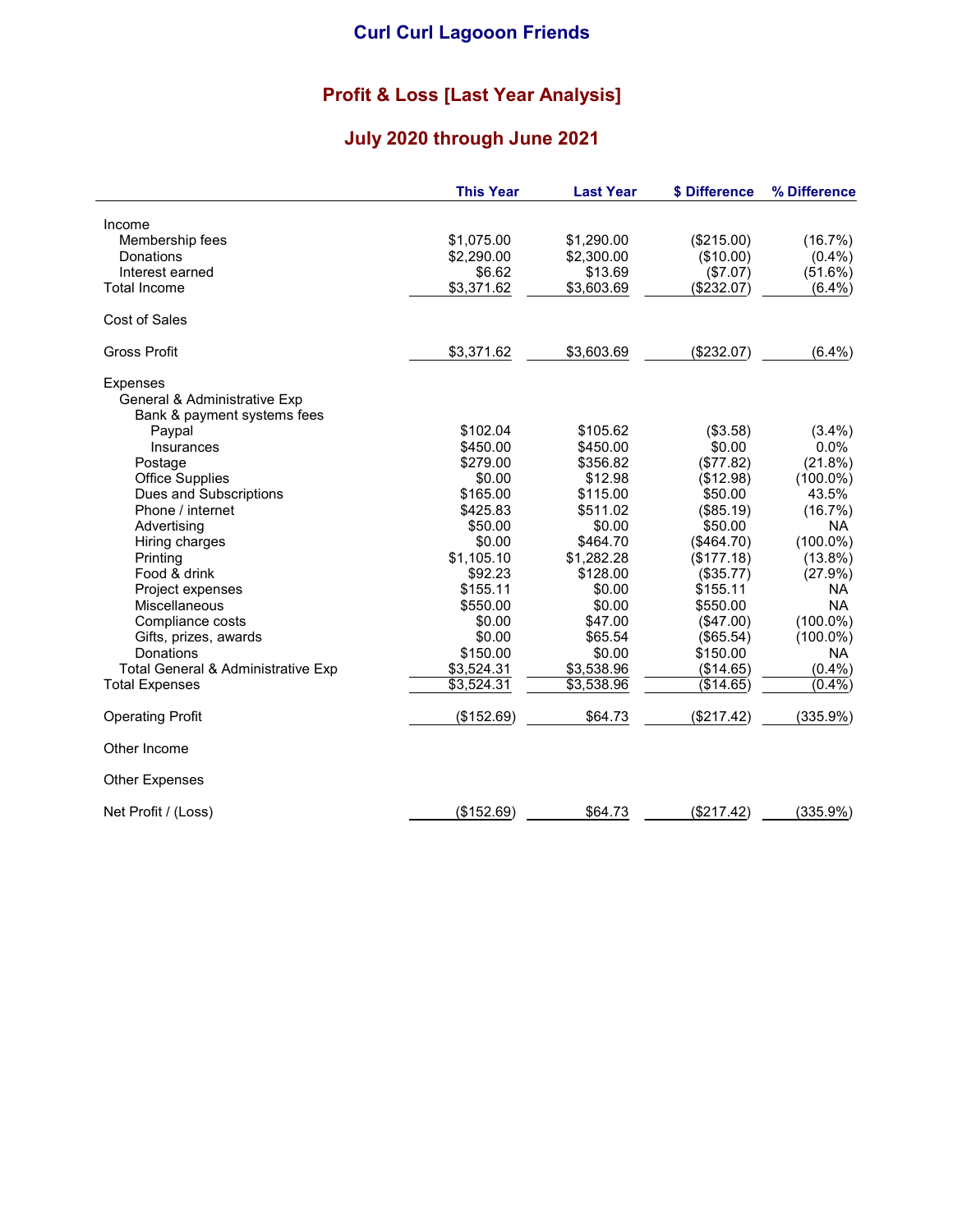#### Job Transactions [Accrual]

#### 01-07-20 To 30-06-21

|                        |               |                        |                                                        |                  |                     | Page 1        |
|------------------------|---------------|------------------------|--------------------------------------------------------|------------------|---------------------|---------------|
| ID#                    | <b>Src</b>    |                        | Date Memo                                              | <b>Account#</b>  | <b>Debit</b>        | <b>Credit</b> |
| DA20200661             |               | DA20200661             |                                                        |                  |                     |               |
| 200269                 | CD            |                        | 12-11-20 NB Council                                    | 6-1603           | \$30.21             |               |
| 200270                 | <b>CD</b>     |                        | 12-11-20 Environnmental Defender Offic 6-1911          |                  | \$150.00            |               |
|                        |               |                        |                                                        |                  | \$180.21            | \$0.00        |
|                        | Net Activity: | (\$180.21)             |                                                        |                  |                     |               |
| <b>Internet</b>        |               | Internet               |                                                        |                  |                     |               |
| 200276                 | CD            | 22-12-20 Zoom          |                                                        | 6-1080           | \$23.09             |               |
| 200277<br>200285       | CD<br>CD      | 22-01-21 Zoom          | 22-03-21 Internet Services                             | 6-1080<br>6-1080 | \$23.09<br>\$287.29 |               |
|                        |               |                        |                                                        |                  | \$333.47            | \$0.00        |
|                        |               |                        |                                                        |                  |                     |               |
|                        | Net Activity: | (\$333.47)             |                                                        |                  |                     |               |
| <b>Newsletters</b>     |               | <b>Newsletters</b>     |                                                        |                  |                     |               |
| 200264                 | CD            |                        | 16-07-20 KwikKopy                                      | 6-1601           | \$365.84            |               |
| 200282                 | CD            |                        | 22-02-21 KwikKopy                                      | 6-1601           | \$286.00            |               |
|                        |               |                        |                                                        |                  | \$651.84            | \$0.00        |
|                        | Net Activity: | (\$651.84)             |                                                        |                  |                     |               |
| <b>Stirgess Garden</b> |               | <b>Stirgess Garden</b> |                                                        |                  |                     |               |
| 200267                 | CD            |                        | 02-11-20 Food & drink                                  | 6-1602           | \$92.23             |               |
| 200272<br>200268       | CD<br>CD      |                        | 02-11-20 Miscellaneous<br>11-11-20 Peter Reavie Models | 6-1110<br>6-1700 | \$50.00<br>\$550.00 |               |
| 200291                 | CD            |                        | 29-06-21 Miscellaneous                                 | 6-1603           | \$124.90            |               |
|                        |               |                        |                                                        |                  | \$817.13            | \$0.00        |
|                        | Net Activity: | (\$817.13)             |                                                        |                  |                     |               |
| <b>Xmas Cards</b>      |               | <b>Xmas Cards</b>      |                                                        |                  |                     |               |
| 200274                 | CD            |                        | 10-12-20 Australia Post                                | 6-1050           | \$143.00            |               |
| 200275                 | CD            |                        | 15-12-20 KwikKopy                                      | 6-1601           | \$415.47            |               |
|                        |               |                        |                                                        |                  | \$558.47            | \$0.00        |
|                        | Net Activity: | (\$558.47)             |                                                        |                  |                     |               |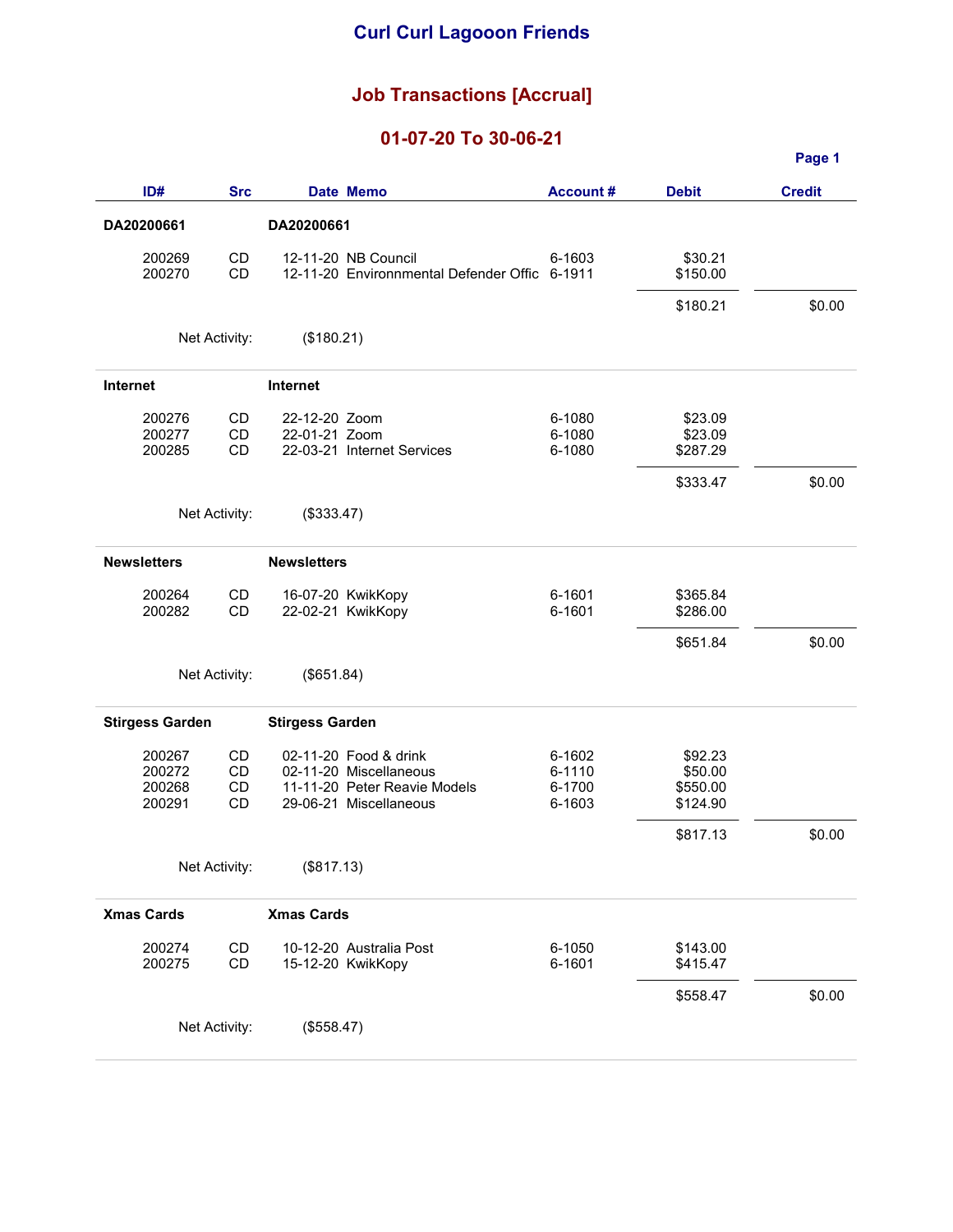### Account Transactions [Accrual]

#### 01-07-19 To 30-06-21

Page 1

| ID#      | <b>Src</b>               | <b>Date</b>    | <b>Memo/Payee</b>                        | <b>Debit</b> | <b>Credit</b> | Job No.  |
|----------|--------------------------|----------------|------------------------------------------|--------------|---------------|----------|
| 2-1901   | <b>Floating Wetlands</b> |                |                                          |              |               |          |
| CR000053 | CR.                      |                | 09-01-20 Dept Industry, Innovation & Sci |              | \$20,000.00   | Wetlands |
| 200255   | <b>CD</b>                |                | 13-04-20 Miscellaneous                   | \$515.55     |               | Wetlands |
| 200256   | CD.                      |                | 19-05-20 Miscellaneous                   | \$506.60     |               | Wetlands |
| 200257   | CD.                      |                | 19-05-20 Miscellaneous                   | \$99.77      |               | Wetlands |
|          |                          |                |                                          |              |               |          |
| 200258   | CD.                      |                | 19-05-20 Miscellaneous                   | \$676.00     |               | Wetlands |
| 200259   | CD.                      |                | 22-05-20 Universal Plumbing Services     | \$2,830.00   |               | Wetlands |
| 200260   | <b>CD</b>                |                | 26-05-20 Miscellaneous                   | \$1.392.05   |               | Wetlands |
| 200265   | CD.                      |                | 01-09-20 Chris Lee Electrical            | \$1,430.00   |               | Wetlands |
| 200278   | <b>CD</b>                |                | 12-02-21 AC Pools                        | \$1,144.40   |               | Wetlands |
| 200279   | CD.                      | 13-02-21 Reece |                                          | \$832.63     |               | Wetlands |
| 200286   | CD                       |                | 20-04-21 AllPlastics Eng                 | \$2,114.31   |               | Wetlands |
| 6        | <b>CD</b>                |                | 12-05-21 QUESTAS                         | \$320.00     |               | Wetlands |
| 200287   | CD.                      |                | 11-06-21 EcoChemistry                    | \$2,800.00   |               | Wetlands |
| 200288   | CD.                      |                | 17-06-21 Qld Dept Health Lab             | \$1,191.96   |               | Wetlands |
| 200289   | CD.                      |                | 21-06-21 World Courier                   | \$481.05     |               | Wetlands |
| 200290   | CD.                      |                | 29-06-21 World Courier                   | \$455.17     |               | Wetlands |
| 200292   | <b>CD</b>                |                | 29-06-21 FytoGreen                       | \$2,365.00   |               | Wetlands |
|          |                          |                |                                          |              |               |          |
|          |                          |                |                                          | \$19,154.49  | \$20,000.00   |          |